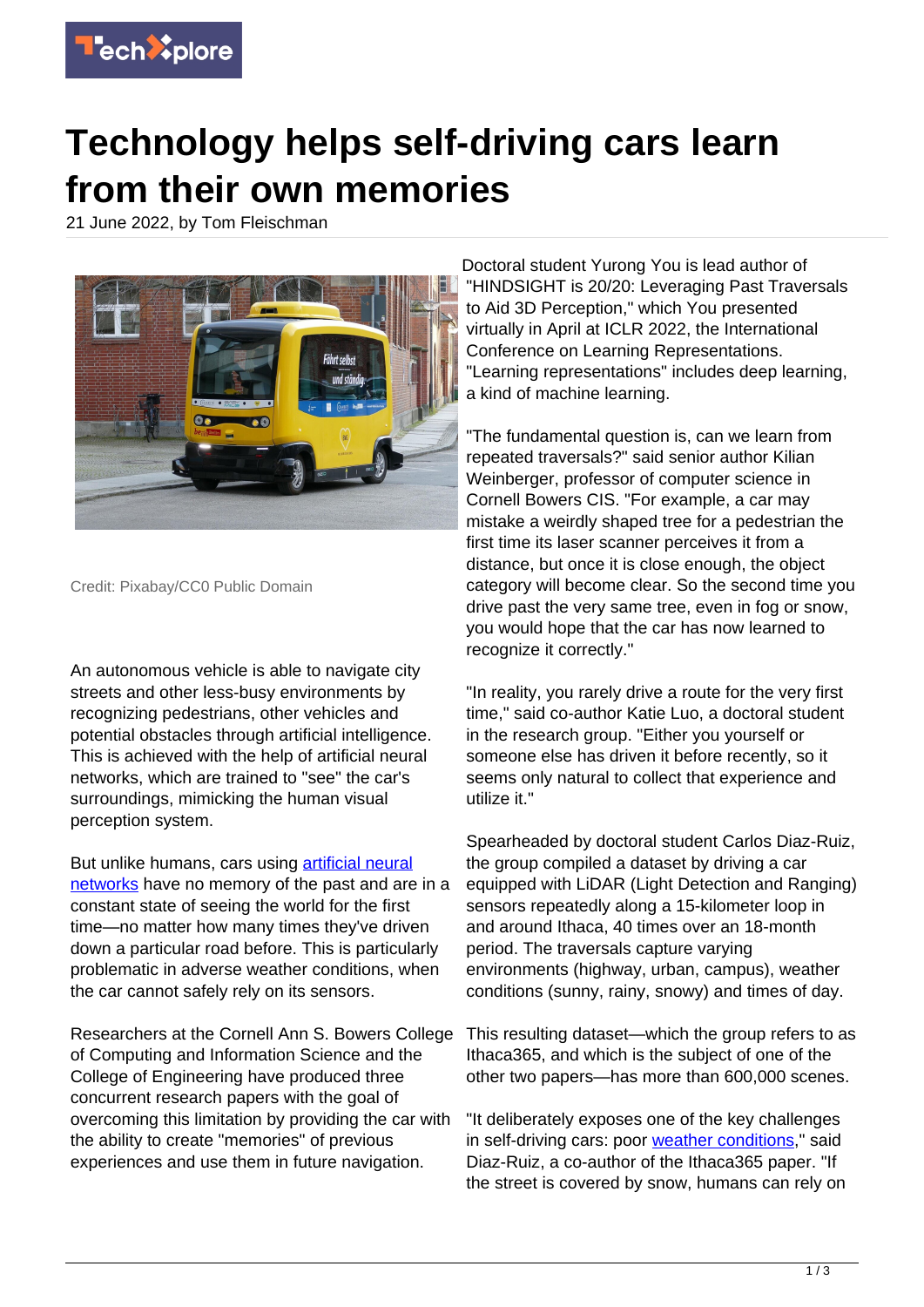

memories, but without memories a neural network is heavily on costly human annotated data) and make heavily disadvantaged."

HINDSIGHT is an approach that uses [neural](https://techxplore.com/tags/neural+networks/) [networks](https://techxplore.com/tags/neural+networks/) to compute descriptors of objects as the car passes them. It then compresses these descriptions, which the group has dubbed SQuaSH (Spatial-Quantized Sparse History) features, and stores them on a virtual map, similar to a ["memory](https://techxplore.com/tags/memory/)" stored in a [human brain.](https://techxplore.com/tags/human+brain/)

The next time the self-driving car traverses the same location, it can query the local SQuaSH database of every LiDAR point along the route and "remember" what it learned last time. The database science at Bowers CIS; former postdoctoral is continuously updated and shared across vehicles, thus enriching the information available to perform recognition.

"This information can be added as features to any LiDAR-based 3D object detector;" You said. "Both the detector and the SQuaSH representation can be trained jointly without any additional supervision, or human annotation, which is time- and laborintensive."

While HINDSIGHT still assumes that the artificial neural network is already trained to detect objects and augments it with the capability to create memories, MODEST (Mobile Object Detection with Ephemerality and Self-Training)—the subject of the third publication—goes even further.

Here, the authors let the car learn the entire perception pipeline from scratch. Initially the artificial neural network in the vehicle has never been exposed to any objects or streets at all. Through multiple traversals of the same route, it can learn what parts of the environment are stationary and which are moving objects. Slowly it teaches itself what constitutes other traffic participants and what is safe to ignore.

The algorithm can then detect these objects reliably—even on roads that were not part of the initial repeated traversals.

The researchers hope that both approaches could drastically reduce the development cost of [autonomous vehicles](https://techxplore.com/tags/autonomous+vehicles/) (which currently still relies

such vehicles more efficient by learning to navigate the locations in which they are used the most.

Both Ithaca365 and MODEST will be presented at the Proceedings of the IEEE Conference on Computer Vision and Pattern Recognition (CVPR 2022), to be held June 19-24 in New Orleans.

Other contributors include Mark Campbell, the John A. Mellowes '60 Professor in Mechanical Engineering in the Sibley School of Mechanical and Aerospace Engineering, assistant professors Bharath Hariharan and Wen Sun, from computer researcher Wei-Lun Chao, now an assistant professor of computer science and engineering at Ohio State; and doctoral students Cheng Perng Phoo, Xiangyu Chen and Junan Chen.

 **More information:** Conference: [cvpr2022.thecvf.com/](https://cvpr2022.thecvf.com/)

Provided by Cornell University